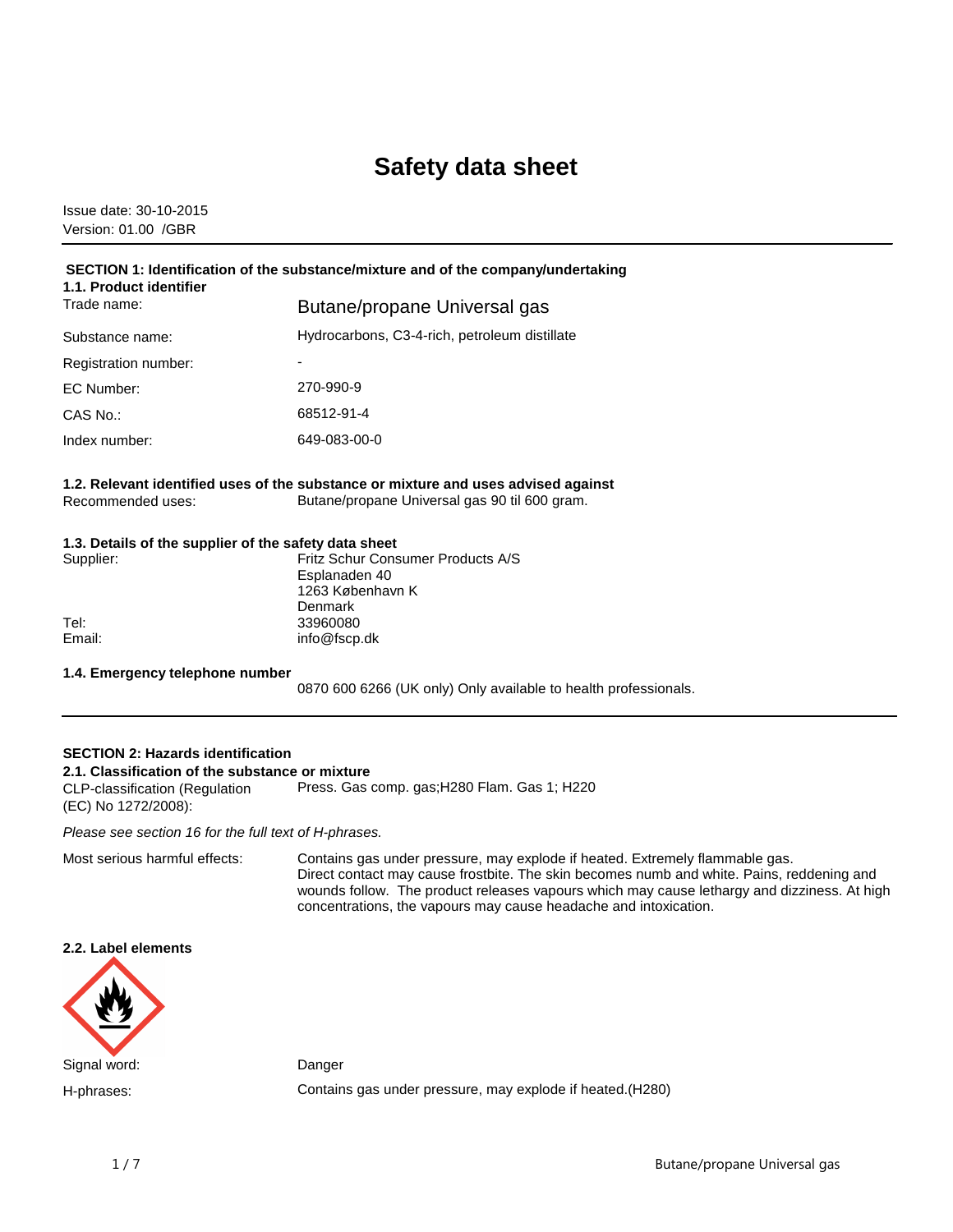|            | Extremely flammable gas. (H220)                                                                                                                                                                                                                                                                                                                      |
|------------|------------------------------------------------------------------------------------------------------------------------------------------------------------------------------------------------------------------------------------------------------------------------------------------------------------------------------------------------------|
| P-phrases: | Keep out of reach of children. (P102)<br>Keep away from heat, hot surfaces, sparks, open flames and other ignition sources. No<br>smoking.(P210)<br>Leaking gas fire: Do not extinguish, unless leak can be stopped safely.(P377)<br>Store in a well-ventilated place. (P403)<br>Protect from sunlight. Store in a well-ventilated place. (P410/403) |

**2.3. Other hazards**

The product does not contain any PBT or vPvB substances.

## **SECTION 3: Composition/information on ingredients**

| 3.1. Substances        |                          |                                                  |                                                             |    |  |
|------------------------|--------------------------|--------------------------------------------------|-------------------------------------------------------------|----|--|
| Registration<br>number | CAS/<br><b>EC Number</b> | <b>Substance</b>                                 | CLP-classification (Regulation (EC) No 1272/2008) w/w% Note |    |  |
|                        | 68512-91-4<br>270-990-9  | Hydrocarbons, C3-4-rich, petroleum<br>distillate | Press. Gas comp. gas; H280 Flam. Gas 1; H220                | 99 |  |
|                        |                          |                                                  |                                                             |    |  |

Contains: < 0,1 % butadiene (203-450-8)

Please see section 16 for the full text of H-phrases.

# **SECTION 4: First aid measures**

| 4.1. Description of first aid measures                              |                                                                                                                                                                                                                                                                                                                |
|---------------------------------------------------------------------|----------------------------------------------------------------------------------------------------------------------------------------------------------------------------------------------------------------------------------------------------------------------------------------------------------------|
| Inhalation:                                                         | Seek fresh air. In case of respiratory stop, administer artificial respiration/oxygen (but not the<br>mouth-to-nose method)                                                                                                                                                                                    |
| Ingestion:                                                          | Not relevant, as the product is a gas.                                                                                                                                                                                                                                                                         |
| Skin:                                                               | Wash skin with soap and water. On frostbite: rinse with plenty of lukewarm water (max 37°C).<br>Do not remove clothes until thawed. Seek medical advice.                                                                                                                                                       |
| Eyes:                                                               | Flush with water (preferably using eye wash equipment) until irritation subsides. Seek medical<br>advice if symptoms persist.                                                                                                                                                                                  |
| Burns:                                                              | Flush with water until pain ceases. Remove clothing that is not stuck to the skin – seek medical<br>advice/transport to hospital. If possible, continue flushing until medical attention is obtained.                                                                                                          |
| Other information:                                                  | When obtaining medical advice, show the safety data sheet or label.                                                                                                                                                                                                                                            |
|                                                                     | wounds follow. The product releases vapours which may cause lethargy and dizziness. At high<br>concentrations, the vapours may cause headache and intoxication.<br>4.3. Indication of any immediate medical attention and special treatment needed<br>Treat symptoms. No special immediate treatment required. |
| <b>SECTION 5: Firefighting measures</b><br>5.1. Extinguishing media |                                                                                                                                                                                                                                                                                                                |
| Suitable extinguishing media                                        | Extinguish with powder, foam, carbon dioxide or water mist. Use water or water mist to cool<br>non-ignited stock.                                                                                                                                                                                              |
| Unsuitable extinguishing media                                      | Do not use water stream, as it may spread the fire.                                                                                                                                                                                                                                                            |
| 5.2. Special hazards arising from the substance or mixture          | The product decomposes when combusted and the following toxic gases can be formed:<br>Carbon monoxide and carbon dioxide. Heating will cause a rise in pressure in packaging with a<br>risk of bursting.                                                                                                       |
| 5.3. Advice for firefighters                                        |                                                                                                                                                                                                                                                                                                                |

# Move containers from danger area if it can be done without risk. Avoid inhalation of vapour and flue gases – seek fresh air. Wear Self-Contained Breathing Apparatus (SCBA) with chemical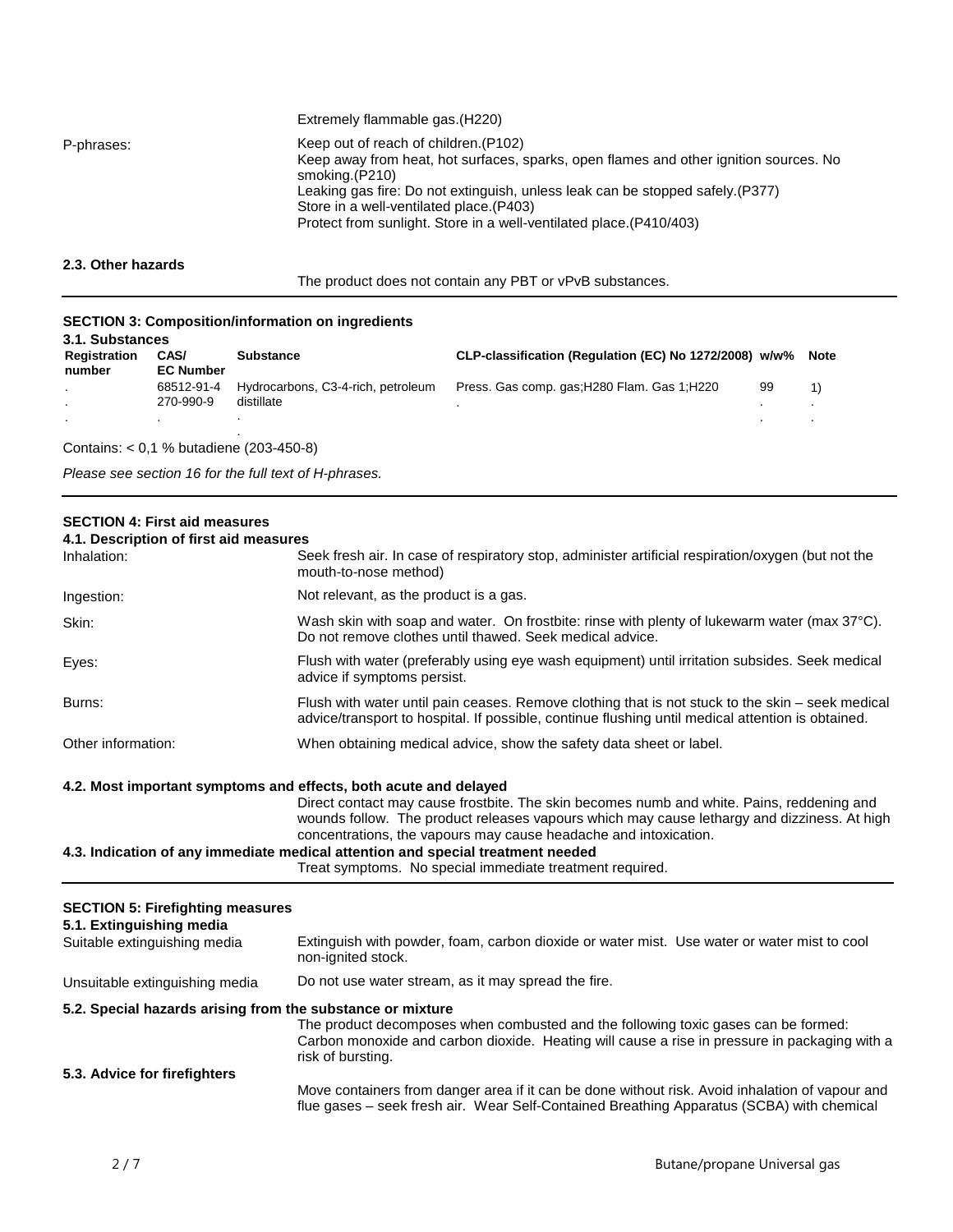|                                                                                                                     | resistant gloves.                                                                                                                                                                                                                                                                                           |                                                                                                                                                                                                                                                                                                                                                          |          |
|---------------------------------------------------------------------------------------------------------------------|-------------------------------------------------------------------------------------------------------------------------------------------------------------------------------------------------------------------------------------------------------------------------------------------------------------|----------------------------------------------------------------------------------------------------------------------------------------------------------------------------------------------------------------------------------------------------------------------------------------------------------------------------------------------------------|----------|
| <b>SECTION 6: Accidental release measures</b>                                                                       |                                                                                                                                                                                                                                                                                                             |                                                                                                                                                                                                                                                                                                                                                          |          |
| For non-emergency personnel:                                                                                        | 6.1. Personal precautions, protective equipment and emergency procedures<br>Stop leak if this can be done without risk. Provide adequate ventilation. Smoking and naked<br>flames prohibited. Take precautionary measures against static discharges. Use spark-free tools<br>and explosion proof equipment. |                                                                                                                                                                                                                                                                                                                                                          |          |
| For emergency responders:                                                                                           | In addition to the above: Normal protective clothing equivalent to EN 469 is recommended.                                                                                                                                                                                                                   |                                                                                                                                                                                                                                                                                                                                                          |          |
| 6.2. Environmental precautions                                                                                      |                                                                                                                                                                                                                                                                                                             |                                                                                                                                                                                                                                                                                                                                                          |          |
| 6.3. Methods and material for containment and cleaning up                                                           | Avoid unnecessary release to the environment.<br>Not applicable.                                                                                                                                                                                                                                            |                                                                                                                                                                                                                                                                                                                                                          |          |
| 6.4. Reference to other sections                                                                                    | See section 13 for instructions on disposal.                                                                                                                                                                                                                                                                |                                                                                                                                                                                                                                                                                                                                                          |          |
| <b>SECTION 7: Handling and storage</b><br>7.1. Precautions for safe handling                                        |                                                                                                                                                                                                                                                                                                             | Use the product under well-ventilated conditions. Smoking and naked flames prohibited. Take<br>precautionary measures against static discharges. Use spark-free tools and explosion proof<br>equipment. Running water and eye wash equipment should be available. Wash hands before<br>breaks, before using restroom facilities, and at the end of work. |          |
| 7.2. Conditions for safe storage, including any incompatibilities                                                   | $50^{\circ}$ C.                                                                                                                                                                                                                                                                                             | Store safely, out of reach of children and away from food, animal feeding stuffs, medicines, etc.<br>Pressurized container: Protect from sunlight and do not expose to temperatures exceeding                                                                                                                                                            |          |
| 7.3. Specific end use(s)                                                                                            | None.                                                                                                                                                                                                                                                                                                       |                                                                                                                                                                                                                                                                                                                                                          |          |
| <b>SECTION 8: Exposure controls/personal protection</b><br>8.1. Control parameters<br>Occupational exposure limits: |                                                                                                                                                                                                                                                                                                             |                                                                                                                                                                                                                                                                                                                                                          |          |
| Ingredient:                                                                                                         |                                                                                                                                                                                                                                                                                                             | Exposure limit                                                                                                                                                                                                                                                                                                                                           | Comments |
| Butane (containing < $0,1$ % butadiene (203-450-8))                                                                 |                                                                                                                                                                                                                                                                                                             | 600 (8h), 750 (15m) ppm 1450 (8h),<br>1810 (15m) mg/m3                                                                                                                                                                                                                                                                                                   |          |
| Legal basis:                                                                                                        |                                                                                                                                                                                                                                                                                                             | EH40/2005 Workplace exposure limits. Last amended December 2011.                                                                                                                                                                                                                                                                                         |          |
| Measuring methods:                                                                                                  | Compliance with the stated occupational exposure limits may be checked by occupational<br>hygiene measurements.                                                                                                                                                                                             |                                                                                                                                                                                                                                                                                                                                                          |          |
| 8.2. Exposure controls<br>Appropriate engineering controls:                                                         | Wear the personal protective equipment specified below.                                                                                                                                                                                                                                                     |                                                                                                                                                                                                                                                                                                                                                          |          |
| Personal protective equipment,<br>eye/face protection:                                                              | Wear safety goggles if there is a risk of eye splash. Eye protection must conform to EN 166.                                                                                                                                                                                                                |                                                                                                                                                                                                                                                                                                                                                          |          |
| Personal protective equipment,<br>skin protection:                                                                  | Not required.                                                                                                                                                                                                                                                                                               |                                                                                                                                                                                                                                                                                                                                                          |          |
| Personal protective equipment,<br>respiratory protection:                                                           | Not required.                                                                                                                                                                                                                                                                                               |                                                                                                                                                                                                                                                                                                                                                          |          |
| Environmental exposure controls:                                                                                    | Ensure compliance with local regulations for emissions.                                                                                                                                                                                                                                                     |                                                                                                                                                                                                                                                                                                                                                          |          |
|                                                                                                                     |                                                                                                                                                                                                                                                                                                             |                                                                                                                                                                                                                                                                                                                                                          |          |

# **SECTION 9: Physical and chemical properties**

**9.1. Information on basic physical and chemical properties** State: Gas Aerosol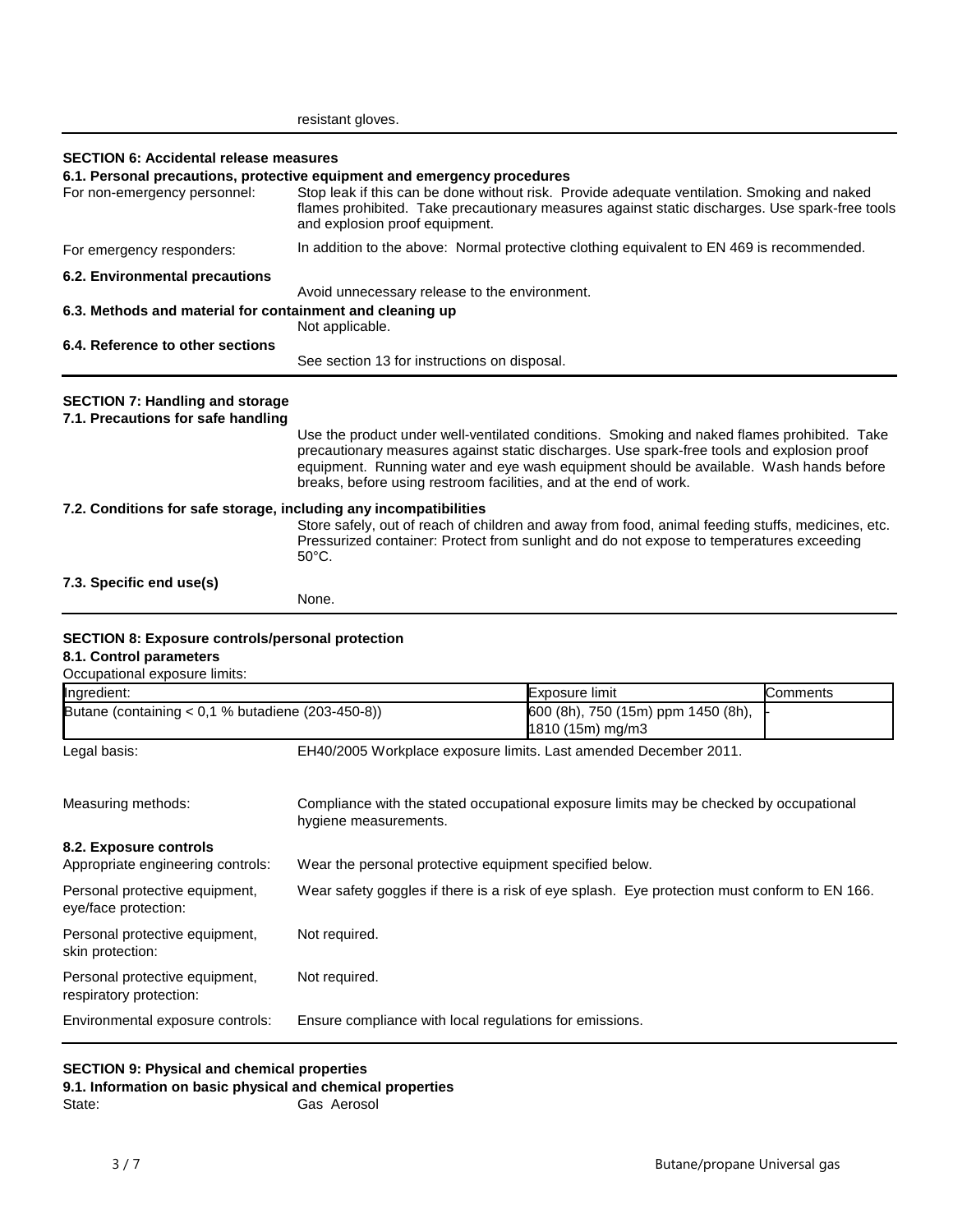| Colour:                           | Colourless       |
|-----------------------------------|------------------|
| Odour:                            | Mild Pleasant    |
| Odour threshold:                  | No data          |
| pH (solution for use):            | No data          |
| pH (concentrate):                 | $6, 5 - 7$       |
| Melting point/freezing point:     | No data          |
| Initial boiling point and boiling | No data          |
| range:                            |                  |
| Flash point:                      | No data          |
| Evaporation rate:                 | No data          |
| Flammability (solid, gas):        | No data          |
| Upper/lower flammability limits:  | No data          |
| Upper/lower explosive limits:     | No data          |
| Vapour pressure:                  | No data          |
| Vapour density:                   | Egen formulering |
| Relative density:                 | No data          |
| Solubility:                       | No data          |
| <b>Partition coefficient</b>      | No data          |
| n-octanol/water:                  |                  |
| Auto-ignition temperature:        | No data          |
| Decomposition temperature:        | No data          |
| Viscosity:                        | No data          |
| Explosive properties:             | No data          |
| Oxidising properties:             | No data          |
| 9.2. Other information            |                  |

None.

# **SECTION 10: Stability and reactivity**

| 10.1. Reactivity                         |                                                                                                                    |
|------------------------------------------|--------------------------------------------------------------------------------------------------------------------|
|                                          | Not reactive.                                                                                                      |
| 10.2. Chemical stability                 |                                                                                                                    |
|                                          | The product is stable when used in accordance with the supplier's directions.                                      |
| 10.3. Possibility of hazardous reactions |                                                                                                                    |
|                                          | Product vapours are heavier than air and may spread along floors. Vapours may form explosive<br>mixtures with air. |
| 10.4. Conditions to avoid                |                                                                                                                    |
|                                          | Avoid heating and contact with ignition sources.                                                                   |
| 10.5. Incompatible materials             |                                                                                                                    |
|                                          | None known.                                                                                                        |
| 10.6. Hazardous decomposition products   |                                                                                                                    |
|                                          | Carbon monoxide and carbon dioxide.                                                                                |

# **SECTION 11: Toxicological information**

#### **11.1. Information on toxicological effects**

| Acute toxicity - oral:             | By normal handling, gases cannot be ingested. The product does not have to be classified.<br>Test data are not available.                                                            |
|------------------------------------|--------------------------------------------------------------------------------------------------------------------------------------------------------------------------------------|
| Acute toxicity - dermal:           | The product does not have to be classified. Test data are not available.                                                                                                             |
| Acute toxicity - inhalation:       | The product does not have to be classified. Test data are not available.                                                                                                             |
| Skin corrosion/irritation:         | Direct contact may cause frostbite. The skin becomes numb and white. Pains, reddening and<br>wounds follow. The product does not have to be classified. Test data are not available. |
| Serious eye damage/eye irritation: | Splashes of gas in the eyes may cause frostbite. The product does not have to be classified.<br>Test data are not available.                                                         |
| Respiratory sensitisation or skin  | The product does not have to be classified. Test data are not available.                                                                                                             |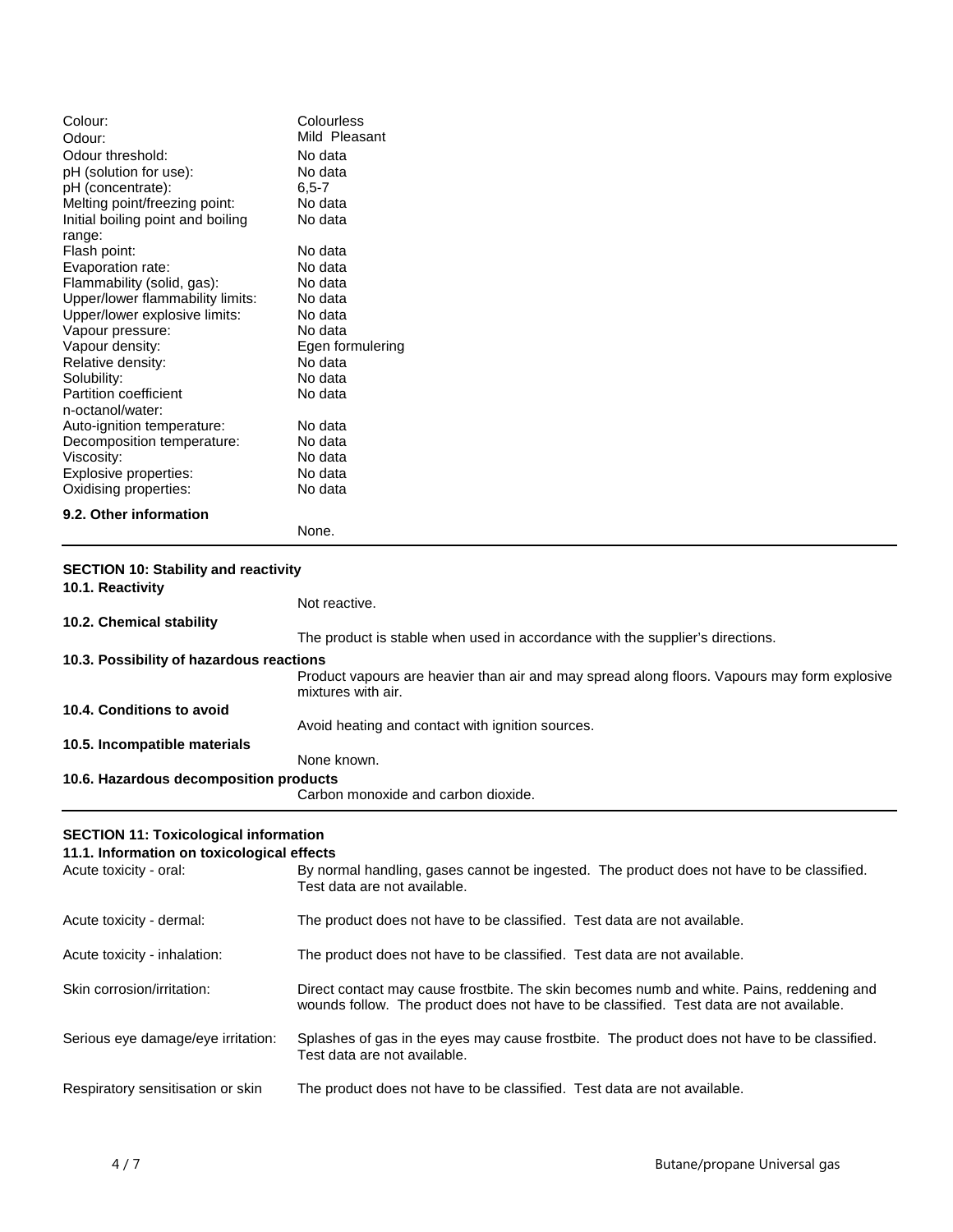sensitisation:

| Germ cell mutagenicity:      | The product does not have to be classified. Test data are not available.                                                                                                                                                         |
|------------------------------|----------------------------------------------------------------------------------------------------------------------------------------------------------------------------------------------------------------------------------|
| Carcinogenic properties:     | The product does not have to be classified. Test data are not available.                                                                                                                                                         |
| Reproductive toxicity:       | The product does not have to be classified. Test data are not available.                                                                                                                                                         |
| Single STOT exposure:        | Spray mist in mouth may irritate mucous membranes in mouth and throat. The gas may<br>displace atmospheric air, thereby causing risk of suffocation. The product does not have to be<br>classified. Test data are not available. |
| Repeated STOT exposure:      | The product does not have to be classified. Test data are not available.                                                                                                                                                         |
| Aspiration hazard:           | The product does not have to be classified. Test data are not available.                                                                                                                                                         |
| Other toxicological effects: | None known.                                                                                                                                                                                                                      |

| <b>SECTION 12: Ecological information</b><br>12.1. Toxicity                 |                                                                                                                                                          |  |  |
|-----------------------------------------------------------------------------|----------------------------------------------------------------------------------------------------------------------------------------------------------|--|--|
|                                                                             | The product does not have to be classified. Test data are not available.                                                                                 |  |  |
| 12.2. Persistence and degradability                                         |                                                                                                                                                          |  |  |
|                                                                             | Test data are not available.                                                                                                                             |  |  |
| 12.3. Bioaccumulative potential                                             | Test data are not available.                                                                                                                             |  |  |
| 12.4. Mobility in soil                                                      |                                                                                                                                                          |  |  |
|                                                                             | Test data are not available.                                                                                                                             |  |  |
| 12.5. Results of PBT and vPvB assessment                                    | The product does not contain any PBT or vPvB substances.                                                                                                 |  |  |
| 12.6. Other adverse effects                                                 | None known.                                                                                                                                              |  |  |
| <b>SECTION 13: Disposal considerations</b><br>13.1. Waste treatment methods |                                                                                                                                                          |  |  |
|                                                                             | Avoid unnecessary release to the environment.                                                                                                            |  |  |
|                                                                             | Empty packaging is to be disposed of via the local waste-removal scheme.                                                                                 |  |  |
|                                                                             | Collect spills and waste in closed, leak-proof containers for disposal at the local hazardous<br>waste site.                                             |  |  |
|                                                                             | EWC code: Depends on line of business and use, for instance 16 05 04* gases in pressure<br>containers (including halons) containing dangerous substances |  |  |

| <b>SECTION 14: Transport information</b><br><b>ADR/RID</b> |                                    |  |
|------------------------------------------------------------|------------------------------------|--|
| 14.1. UN number                                            | 2037                               |  |
| 14.2. UN proper shipping name                              | RECEPTACLES, SMALL, CONTAINING GAS |  |
| 14.3. Transport hazard class(es)                           | -2.1                               |  |
| 14.4. Packing group                                        | -                                  |  |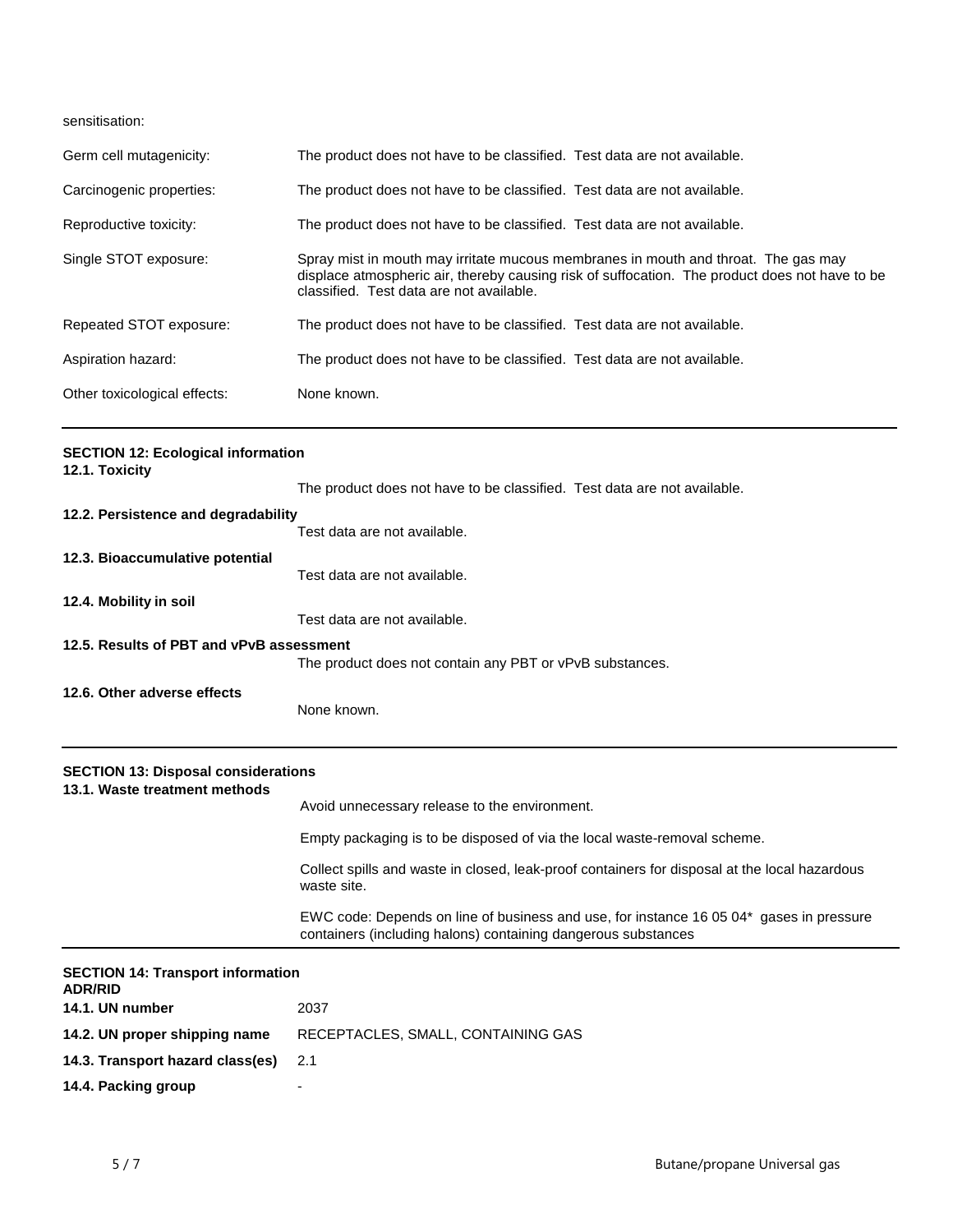| Hazard identification number                                                                                                                                                                                                                                   |                                                                                                                                      |
|----------------------------------------------------------------------------------------------------------------------------------------------------------------------------------------------------------------------------------------------------------------|--------------------------------------------------------------------------------------------------------------------------------------|
| Tunnel restriction code:                                                                                                                                                                                                                                       | D                                                                                                                                    |
| 14.5. Environmental hazards                                                                                                                                                                                                                                    | The product should not be labelled as an environmental hazard (symbol: fish and tree).                                               |
| ADN                                                                                                                                                                                                                                                            |                                                                                                                                      |
| 14.1. UN number                                                                                                                                                                                                                                                | 2037                                                                                                                                 |
| 14.2. UN proper shipping name                                                                                                                                                                                                                                  | RECEPTACLES, SMALL, CONTAINING GAS without a release device, non-refillable,<br>flammable                                            |
| 14.3. Transport hazard class(es)                                                                                                                                                                                                                               | 2.1                                                                                                                                  |
| 14.4. Packing group                                                                                                                                                                                                                                            |                                                                                                                                      |
| 14.5. Environmental hazards                                                                                                                                                                                                                                    | The product should not be labelled as an environmental hazard (symbol: fish and tree).                                               |
| Transport in tank vessels:                                                                                                                                                                                                                                     | Not applicable.                                                                                                                      |
| <b>IMDG</b>                                                                                                                                                                                                                                                    |                                                                                                                                      |
| 14.1. UN number                                                                                                                                                                                                                                                | 2037                                                                                                                                 |
| 14.2. UN proper shipping name                                                                                                                                                                                                                                  | RECEPTACLES, SMALL, CONTAINING GAS without a release device, non-refillable                                                          |
| 14.3. Transport hazard class(es)                                                                                                                                                                                                                               | 2.1                                                                                                                                  |
| 14.4. Packing group                                                                                                                                                                                                                                            |                                                                                                                                      |
| 14.5. Environmental hazards                                                                                                                                                                                                                                    | The product is not a Marine Pollutant (MP).                                                                                          |
| IMDG Code segregation group:                                                                                                                                                                                                                                   |                                                                                                                                      |
| <b>ICAO/IATA</b>                                                                                                                                                                                                                                               |                                                                                                                                      |
| 14.1. UN number                                                                                                                                                                                                                                                | 2037                                                                                                                                 |
| 14.2. UN proper shipping name                                                                                                                                                                                                                                  | RECEPTACLES, SMALL, CONTAINING GAS (flammable) without a release device,<br>non-refillable                                           |
| 14.3. Transport hazard class(es)                                                                                                                                                                                                                               | 2.1                                                                                                                                  |
| 14.4. Packing group                                                                                                                                                                                                                                            |                                                                                                                                      |
| 14.5. Environmental hazards                                                                                                                                                                                                                                    | The product should not be labelled as an environmental hazard (symbol: fish and tree).                                               |
| 14.6. Special precautions for user                                                                                                                                                                                                                             |                                                                                                                                      |
|                                                                                                                                                                                                                                                                | None.                                                                                                                                |
|                                                                                                                                                                                                                                                                | 14.7. Transport in bulk according to Annex II of MARPOL73/78 and the IBC Code<br>Not applicable.                                     |
| <b>SECTION 15: Regulatory information</b><br>15.1. Safety, health and environmental regulations/legislation specific for the substance or mixture<br>Special provisions:<br>Directive 2012/18/EU (Seveso), P2 FLAMMABLE GASES: Column 2: 10 t, Column 3: 50 t. |                                                                                                                                      |
| 15.2. Chemical safety assessment                                                                                                                                                                                                                               | Chemical safety assessment has not been performed.                                                                                   |
| <b>SECTION 16: Other information</b>                                                                                                                                                                                                                           |                                                                                                                                      |
| Abbreviation explanations:                                                                                                                                                                                                                                     | PBT: Persistent, Bioaccumulative and Toxic<br>vPvB: Very Persistent and Very Bioaccumulative<br>STOT: Specific Target Organ Toxicity |
| H-phrases:                                                                                                                                                                                                                                                     | H220 Extremely flammable gas.<br>H280 Contains gas under pressure, may explode if heated.                                            |
| Training:                                                                                                                                                                                                                                                      | A thorough knowledge of this safety data sheet should be a prerequisite condition.                                                   |
|                                                                                                                                                                                                                                                                |                                                                                                                                      |